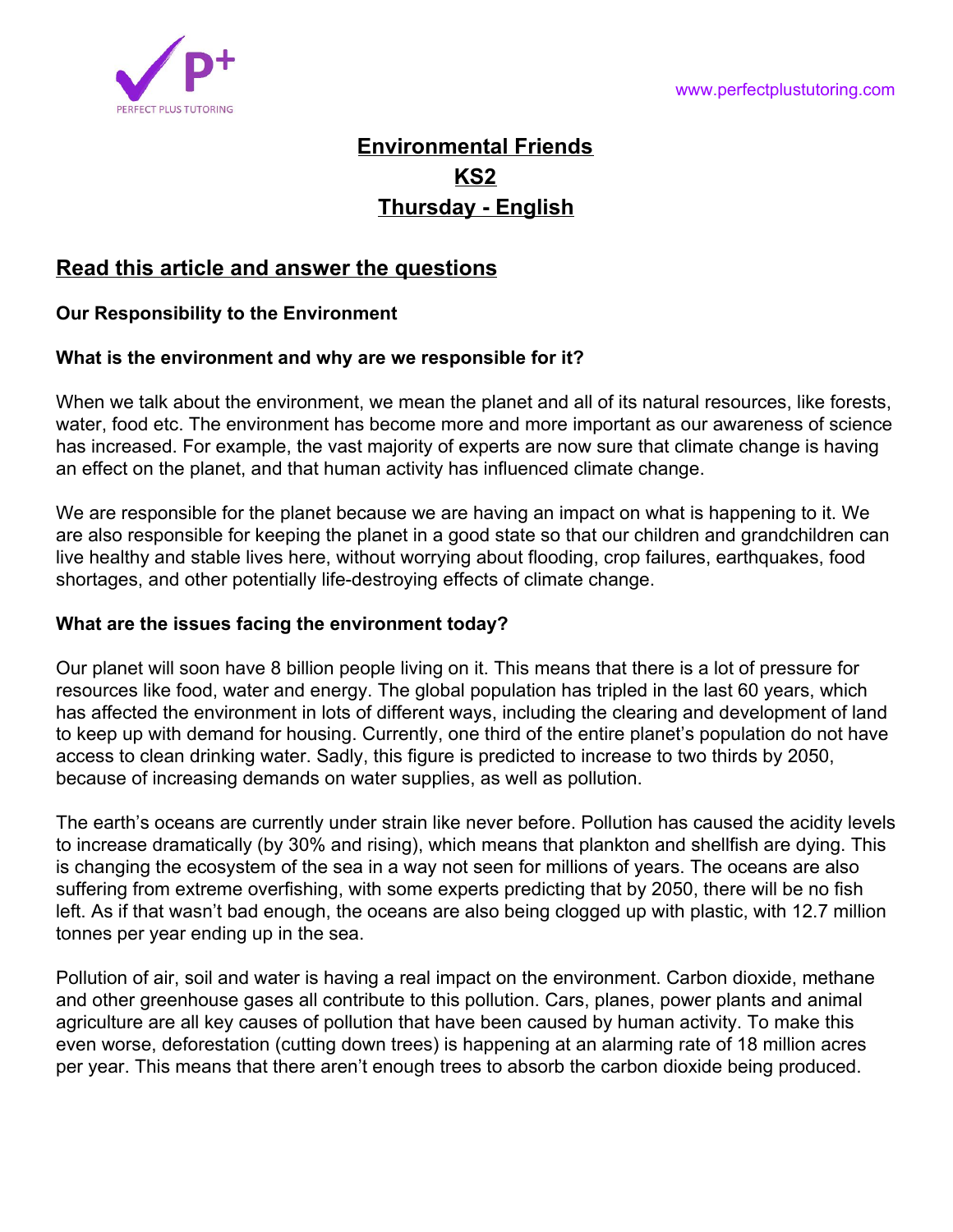

## **So what can I do to play my part in looking after the environment?**

There are clearly lots of problems facing the environment, and there are lots of things that you can do to help. Here are some suggestions:

#### 1. Recycle

It's really important to reduce the amount of waste that you create. By recycling, you save money, energy and resources. Rubbish that is not recycled goes to landfill. This is bad for the environment because it releases harmful chemicals, which can damage plants and pollute water. We are also running out of landfill sites, so recycling is even more important than ever.

#### 2. Reduce your use of plastic

Plastic is really bad for the environment. It pollutes oceans and is eaten by sea creatures, causing them great harm and also poisoning the food chain. We currently use more plastic than we can recycle, with one million plastic bottles being bought every minute around the world. You can make lots of little changes in your daily life: use bags made from cloth; don't accept plastic straws for your drinks; switch your bathroom products to things that don't come in plastic bottles.

#### 3. Cut down on plane and car travel

It's easier said than done, but it is possible to cut down on your reliance on car travel. If you are able, try using your bike. Alternatively, public transport is better for the environment than using your own car. You can organise car shares so that people travel together rather than in separate cars. Avoid using planes too often; consider taking trains or ferries instead. When you're shopping, buy things that have been made or grown locally.

#### 4. Eat less meat and dairy

The meat and dairy industries are responsible for a lot of damage to the environment. Feeding animals, killing them, and transporting them is extremely demanding in terms of energy and resources. Furthermore, forests are cut down in order to create land for animals to be raised. A report published by the Worldwatch Institute estimated that at least 51% of greenhouse gas emissions are a result of animal agriculture. You can help by choosing meat-free options more regularly at meal times.